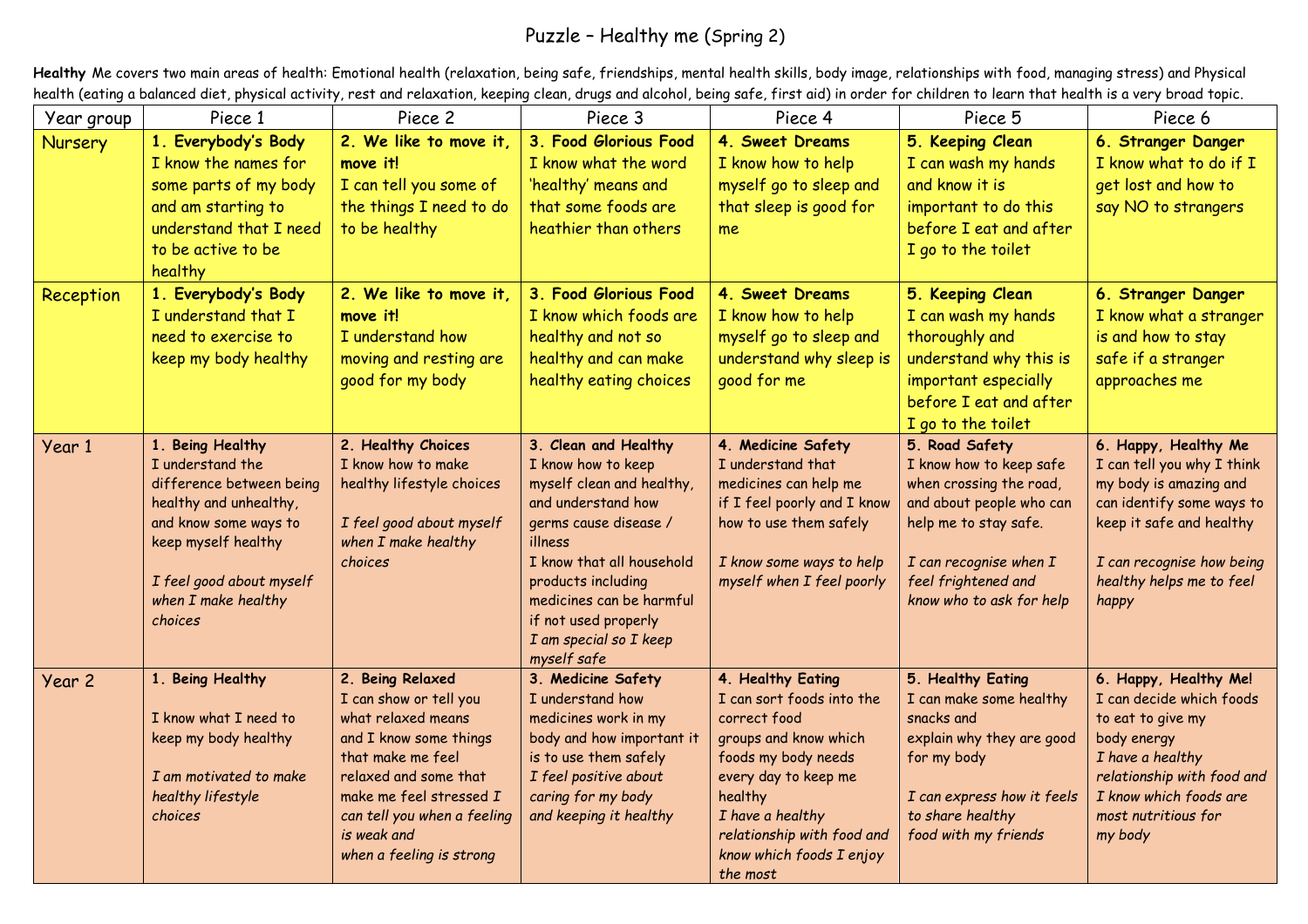| Year 3 | 1. Being Fit and<br><b>Healthy</b>                                                                                                                                                                                                | 2. Being Fit and<br><b>Healthy</b>                                                                                                                                                                                                                                                                      | 3. What Do I Know<br>About Drugs?                                                                                                                                                                                                                                                                                                                                 | 4. Being Safe                                                                                                                                                                                                                                                                                                                                                                               | 5. Safe or Unsafe                                                                                                                                                                                              | 6. My Amazing Body                                                                                                                                                        |
|--------|-----------------------------------------------------------------------------------------------------------------------------------------------------------------------------------------------------------------------------------|---------------------------------------------------------------------------------------------------------------------------------------------------------------------------------------------------------------------------------------------------------------------------------------------------------|-------------------------------------------------------------------------------------------------------------------------------------------------------------------------------------------------------------------------------------------------------------------------------------------------------------------------------------------------------------------|---------------------------------------------------------------------------------------------------------------------------------------------------------------------------------------------------------------------------------------------------------------------------------------------------------------------------------------------------------------------------------------------|----------------------------------------------------------------------------------------------------------------------------------------------------------------------------------------------------------------|---------------------------------------------------------------------------------------------------------------------------------------------------------------------------|
|        | I understand how<br>exercise affects my<br>body and know why my<br>heart and lungs are<br>such important organs<br>I can set myself a<br>fitness challenge                                                                        | I know that the amount<br>of calories, fat and<br>sugar I put into my<br>body will affect my<br>health<br>I know what it feels<br>like to make a healthy<br>choice                                                                                                                                      | I can tell you my<br>knowledge and attitude<br>towards drugs<br>I can identify how I<br>feel towards drugs                                                                                                                                                                                                                                                        | I can identify things,<br>people and places<br>that I need to keep<br>safe from, and can tell<br>you some strategies<br>for keeping myself<br>safe including who to<br>go to for help<br>I can express how<br>being anxious or<br>scared feels                                                                                                                                              | I can identify when<br>something feels safe<br>or unsafe<br>I can take<br>responsibility for<br>keeping myself and<br>others safe                                                                              | I understand how<br>complex my body is and<br>how important it is to<br>take care of it<br>I respect my body and<br>appreciate what it<br>does for me                     |
| Year 4 | 1. My Friends and Me                                                                                                                                                                                                              | 2. Group Dynamics                                                                                                                                                                                                                                                                                       | 3. Smoking                                                                                                                                                                                                                                                                                                                                                        | 4. Alcohol                                                                                                                                                                                                                                                                                                                                                                                  | 5. Healthy Friendships                                                                                                                                                                                         | 6. Celebrating My<br>Inner Strength and<br><b>Assertiveness</b>                                                                                                           |
|        | I recognise how<br>different friendship<br>groups are formed, how<br>I fit into them and<br>the friends I value the<br>most<br>I can identify the<br>feelings I have about<br>my friends and my<br>different friendship<br>groups | I understand there are<br>people who take on the<br>roles of leaders or<br>followers in a group,<br>and I know the role I<br>take on in different<br>situations<br>I am aware of how<br>different people and<br>groups impact on me<br>and can recognise<br>the people I most want<br>to be friends wit | I understand the facts<br>about smoking and<br>its effects on health,<br>and also some of the<br>reasons some people<br>start to smoke<br>I can recognise<br>negative feelings in<br>peer pressure<br>situations (such as<br>embarrassment, shame,<br>inadequacy and<br>guilt) and know how to<br>act assertively to<br>resist pressure from<br>myself and others | I understand the facts<br>about alcohol and its<br>effects on health,<br>particularly the liver,<br>and also some of the<br>reasons some people<br>drink alcohol<br>I can recognise<br>negative feelings in<br>peer pressure<br>situations (such as<br>embarrassment, shame,<br>inadequacy and<br>guilt) and know how to<br>act assertively to<br>resist pressure from<br>myself and others | I can recognise when<br>people are putting<br>me under pressure and<br>can explain ways<br>to resist this when I<br>want<br>I can identify feelings<br>of anxiety and fear<br>associated with peer<br>pressure | I know myself well<br>enough to have a clear<br>picture of what I<br>believe is right and<br>wrong<br>I can tap into my inner<br>strength and know<br>how to be assertive |